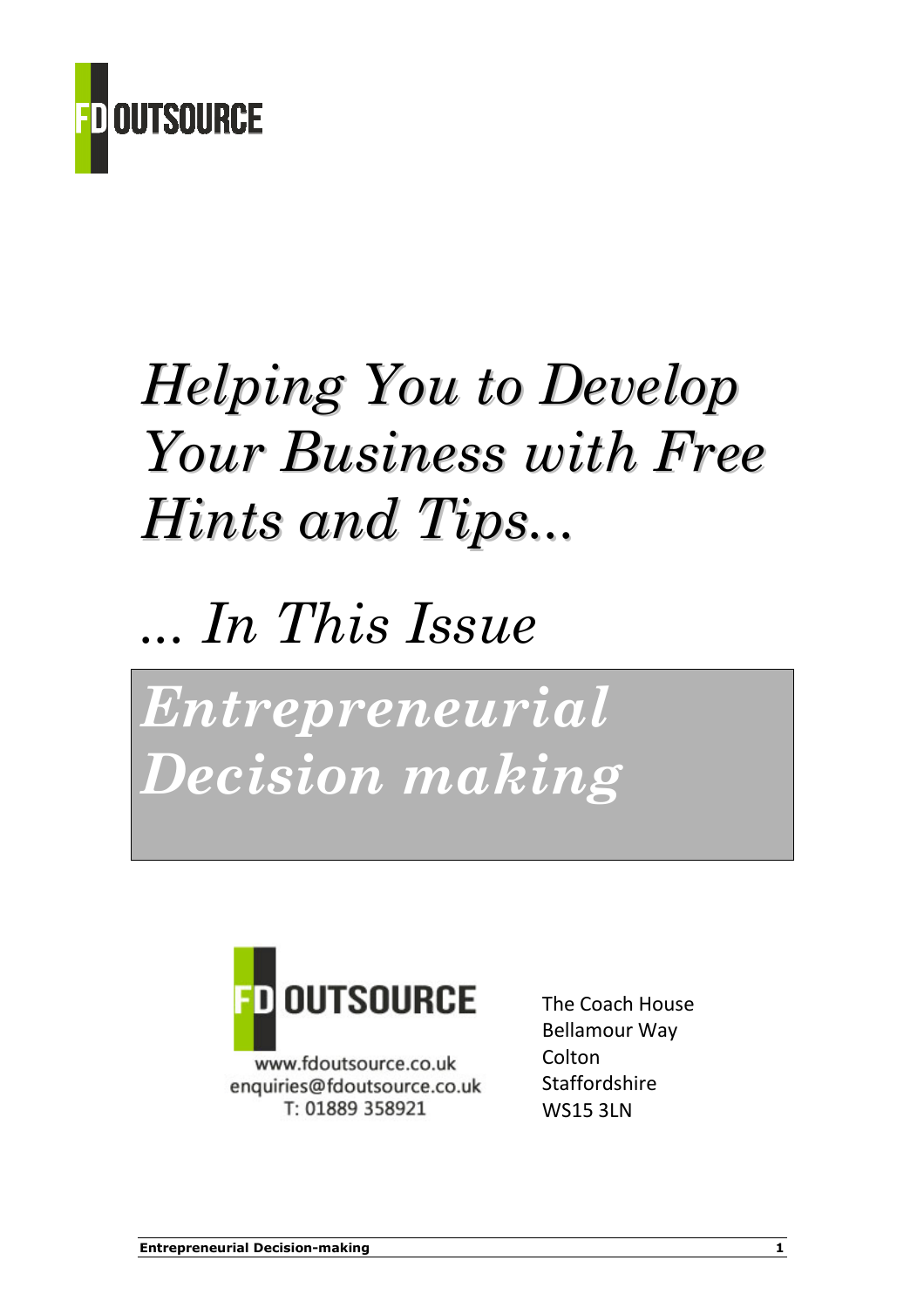# Entrepreneurial Decisionmaking

 $\Rightarrow$  Getting the right things right

### **Overview**

Decision-making is the essence of leadership and the ability to consistently make the best decisions remains one of the defining skills of a leader in any situation. Decision-making is deceptive: it can seem straightforward to understand the essentials of a problem or situation and then decide what to do next, however reality is seldom that simple.

Decision-making involves a range of skills, including:

- Analysing and appraising competing options.
- Communicating and influencing.
- Fostering innovation and creativity particularly ideas and solutions.
- Exploiting synergies and managing collectively.
- Sharing information and knowledge.
- Focusing on the customer and understanding market needs.

It is said that experience is valuable only as long as the future resembles the past. Superficially, this may appear true, but in practice, experience is valuable even if the future does not resemble the past because it helps us to understand and cope with change and the unknown. It is not simply what we know that matters, but how we react to what we do not know. Decision-making is influenced greatly by our experience: how we react to what we do not know and how we react to clearly defined situations.

In a commercial context, decision-making means growing revenues and minimising costs so that profits are increased, the long-term value of the business is enhanced and the competitive position of the business (or business unit, support function or team) is strengthened. These priorities should constantly guide management decisions, influencing the choices that are made throughout the organisation.

## Benefits of entrepreneurial decisions

In many ways, decisions are the footfalls of progress: they can be quick or slow, large or small, easy or risky, simple or arduous, but they are the vital components of success. Entrepreneurial decisions provide organisations with:

- Certainty and decisiveness, preferable to vacillation and drift.
- A clear focus on priority issues.
- Opportunities decisions open doors, motivating and energising people.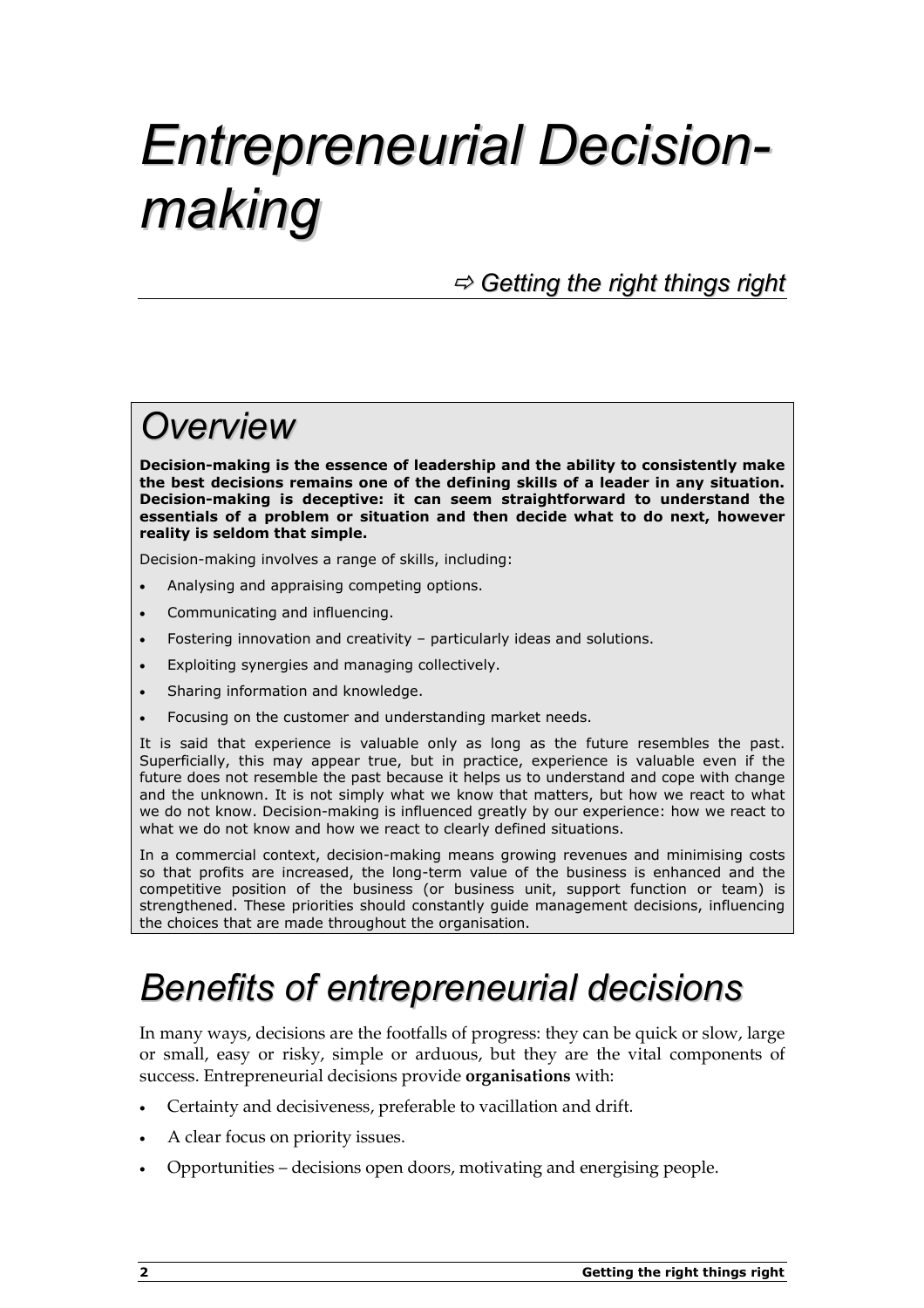- The means to implement plans and progress strategy.
- Greater revenues, less costs, increased shareholder value and long-term growth and prosperity.

Entrepreneurial decisions provide individuals with:

- A framework for action, ensuring that effort is not misguided or wasted.
- Security and relief from the fear of inaction, indecision and uncertainty.

### Action checklist: entrepreneurial decision-making

Decisions are often mistakenly seen as being either right or wrong, ignoring the fact that often what matters most is making the best decision from a set of choices. In certain instances all of the available decisions may be right, or they may all be

It is not simply what we know that matters, but how we react to what we do not know.

flawed; the important point is to select the best available option.

For decision-makers, the significance of their decisions is inversely proportional to the number that they make. Typically, senior executives make only a few, important decisions. There is therefore a premium on ensuring that entrepreneurial

decisions, those with a significant impact, are made infrequently and are implemented thoroughly and effectively. This requires a rational approach relying on a set of sequential steps that lead to successful, major decisions. This rational route involves:

- 1. Assessing the situation
- 2. Defining the critical issues
- 3. Specifying the decision
- 4. Making the decision
- 5. Implementing the decision
- 6. Monitoring the decision and making adjustments as events unfold.

#### Assess the situation

Start by asking whether the decision relates to a permanent, underlying or structural issue, or whether it is the result of an isolated event. Some decisions are generic and are best addressed with a consistent rule or principle, whereas isolated events are exceptional and are best resolved when they arise. In addition, a response depends on the specific details of each situation. What may appear to be an isolated event is often an early indicator of a generic problem. Product quality problems are usually in this category, with a specific failure traced back to a faulty process or poor morale.

When an organisation faces something that is new but that has been experienced by others, the response requires a blend

of standard, 'best practice' techniques and an appraisal of what is distinctive

Entrepreneurial decision- making means making high quality, timely decisions that are aligned with the strategy of the business, using an appropriate level of analysis.

Entrepreneurial Decision-making 3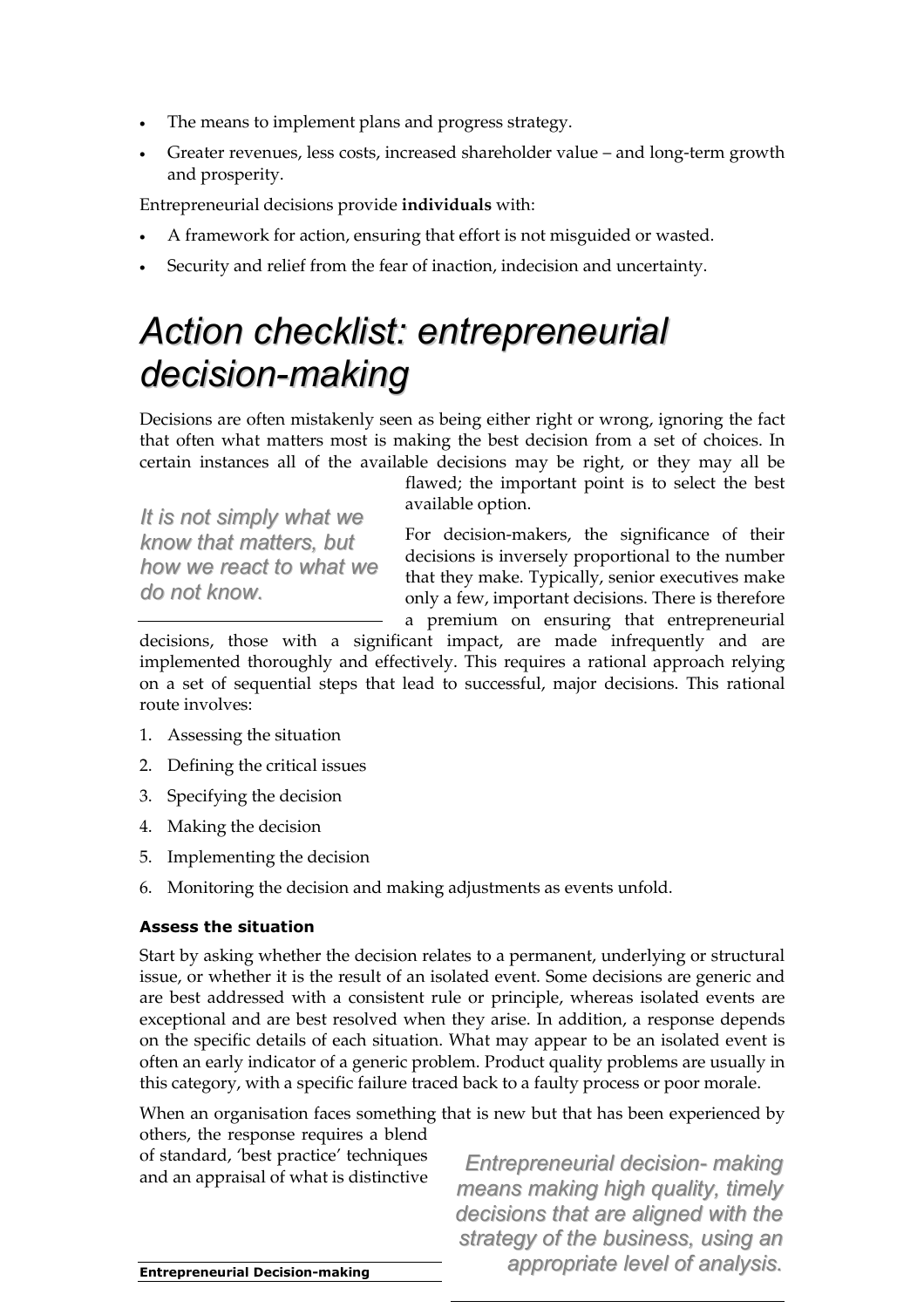about the circumstances faced. For example, when an organisation is in the eye of a press and public relations storm for the first time, it is important to recognise and understand both the unique attributes of the situation, and also the general principles that can be applied.

### Define the critical issues

The critical issues to consider include understanding who is affected, likely developments, the timescale involved, sensitive issues, as well as previous, comparable situations. The key is to focus on all of the relevant issues. A partial analysis is almost as bad as no analysis at all, as it gives an ill-founded confidence and legitimacy to the decision.

Funneling is a useful technique to use, which involves collecting as much information and data as possible and reducing it to the key issues through a process of prioritising and elimination.

### Specifying the decision

The next step is to clearly define what the decision must achieve. Every decision should have a minimum set of goals: rules to comply with, a timescale for completion and a method of execution. This helps to ensure focus and smooth implementation. Having a clear specification can prevent changes that would undermine the decision, and it can help when the original decision needs to be adapted because of changing circumstances. Potential conflicts need to be clearly understood, monitored and, where necessary, resolved – otherwise, the potential for failure is considerable.

### Making the decision

Decisions often involve compromise. Sometimes the ideal solution is unattainable, but it is better to have 50% of something, than 100% of nothing. Always have a clear view of the ideal decision, then test it and if compromise is necessary make sure it is made positively, with a clear focus remaining on what needs to be achieved.

In this stage of the process creativity and innovation will help to uncover the most effective solution and to ensure that it is implemented successfully.

### Implementation

Executing the decision is usually the most time-consuming, critical phase. It involves:

- Planning how the decision will be implemented. One of the worst mistakes is to arrive at a good decision, yet implement it in a way that doesn't work.
- Delegating and clearly assigning responsibility for specific tasks. This involves building confidence, checking understanding and coaching, as well as structuring the organisation so that people are positioned to achieve their tasks.
- Communicating with people. Ensure that all those involved know the decision and understand and support it. This includes people who seem to be on the periphery but are key influencers, as their support is essential.
- Motivating, mobilising and rewarding those involved. To ensure that the standards for accomplishing the decision are clear and changed if needed, it is important to incentivise – remuneration, recognition and status can often mobilise people to succeed.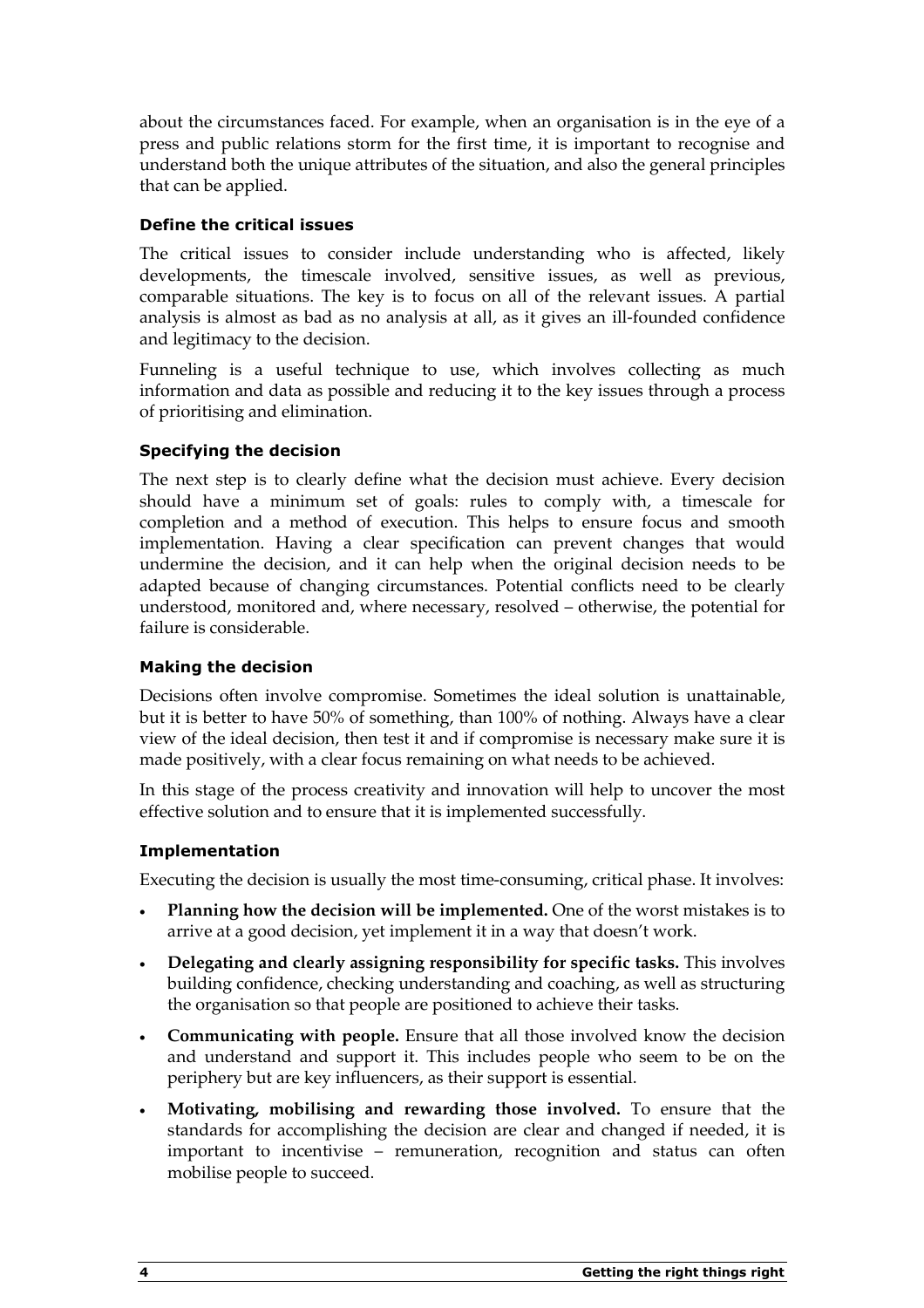**Managing resources** so that the people carrying out the decision have the necessary equipment to complete their task.

### Monitoring and making adjustments

There are two certainties in decision-making: first, the people who make and implement decisions are fallible; second, the context in which decisions are implemented will be subject to change. So, implementation needs monitoring. By itself, this is not enough: reports, written information and communications are often unable to convey the complexity of issues. Management by walking about (MBWA) is a useful, if surprisingly rare technique. There is no substitute for seeing how things are going – or getting a trusted subordinate to look. In the view of Robert Townsend, CEO of Avis: "All decisions should be made as low as possible in the organisation. The Charge of the Light Brigade was ordered by an officer who wasn't there looking at the territory."

### Using your intuition

Making a decision and implementing it can be very messy. No matter how much planning and preparation takes place, the process is often confusing, fast moving and uncertain – and therefore tense and unsettling. It is comforting to think of decisionmaking as a rational, methodical and ordered process, but the reality is different. Events are not always ordered or clear and the relevant information may be unavailable making it more difficult to classify, define, specify and arrive at a decision that will be effective. The rational approach provides a framework for action, ensuring nothing is omitted, pitfalls are avoided and best practices are applied. The intuitive approach provides the inspiration, insight and instinct that are needed to identify and explore the best options.

The value of intuition is highlighted by Ralph S. Larsen, Chairman and CEO of Johnson & Johnson: "Very often, people will do a brilliant job up through middle management levels, where it's very heavily quantitative in terms of decision-making. But then they reach senior management, where the problems get more complex and ambiguous, and we discover that their judgment or intuition is not what it should be: it's a big problem… Often there is absolutely no way that you could have the time to thoroughly analyse every one of the options or alternatives available to you, so you have to rely on your business judgment."

To make intuition work, remember that:

- Instinct and intuition are valuable forms of tacit knowledge. The mind is continuously processing information subconsciously. Intuition is a form of tacit knowledge, complementing rather than undermining the rational approach to decision-making.
- Emotions filter and guide our decisions. Decisions are guided by our emotions that act as filters, prioritising information and provoking a physical response to influences – from laughter to stress. It is important to know how to manage emotion and instinct effectively, as they provide a clear sense of priority, understanding of intangibles and determination. While they can be flawed, they can also provide the spark of creativity, the flash of insight and the strength to pursue the best course.
- Instinct and pattern recognition can provide the key to analysis and creativity. Effective analysis depends upon seeing the links between various data and then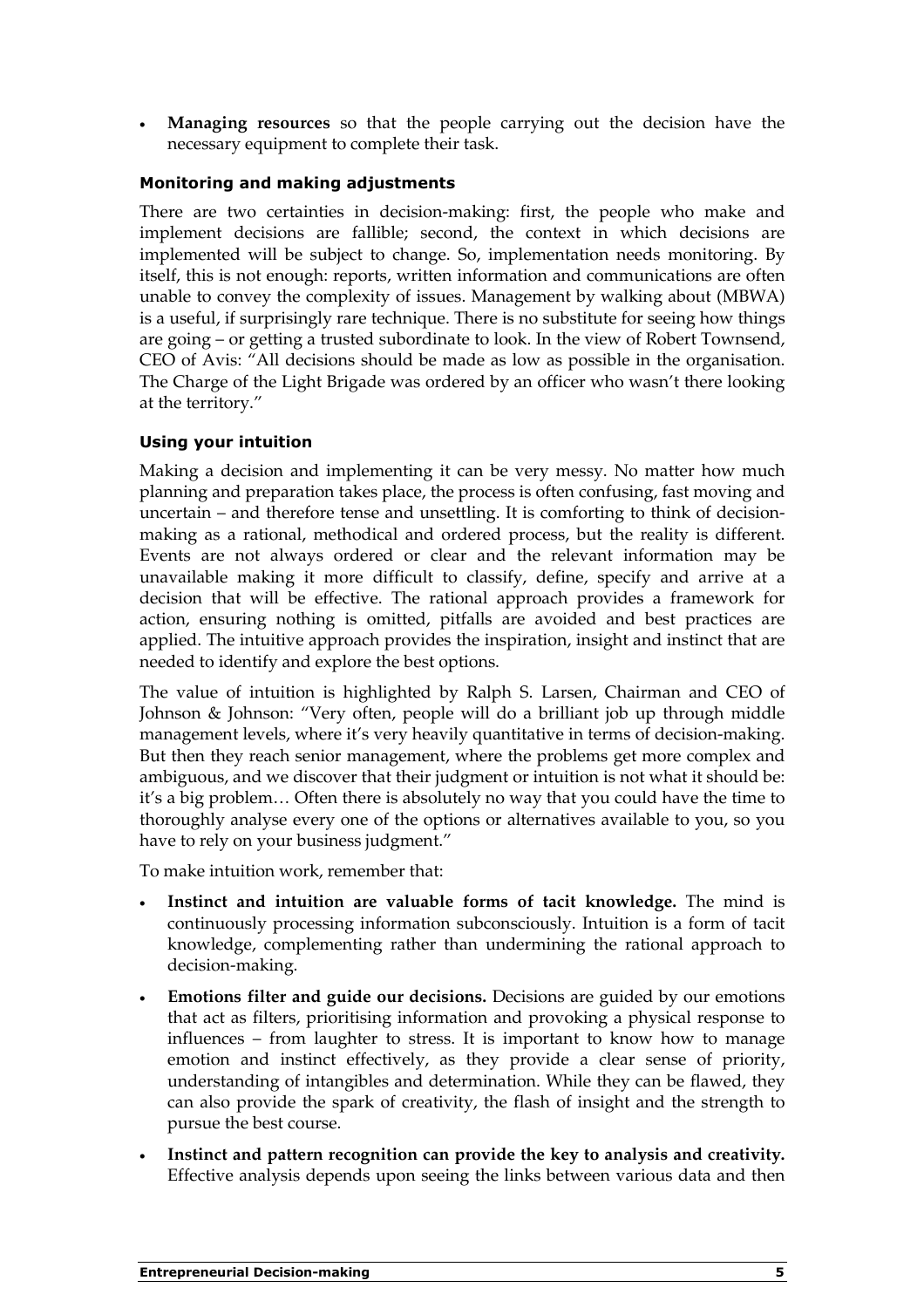interpreting the patterns. The ability to perceive patterns across issues, data and subjects is what elevates good decision-makers from exceptional ones. Instinct brings with it the ability to cross-refer, to see things laterally and from a different perspective and it brings into play ideas, insights and experience from a multitude of sources.

## Avoiding problems

### Behavioural pitfalls

Bad decisions can often be traced back to the way the decisions were made: the alternatives were not clearly defined; the right information was not collected; the costs and benefits were not accurately weighed. However, sometimes the fault lies not in the decision-making process, but in the mind of the decision-maker: the way that the human brain works can sabotage the choices we make. John Hammond, Ralph Keeney and Howard Raiffa in Harvard Business Review (The Hidden Traps In Decision-making, September-October 1998) highlighted the fact that bad decisions can often be traced back to the way they were made. They identified eight psychological traps that are particularly likely to affect the way that strategic business decisions are made.

The anchoring trap leads us to give disproportionate weight to the first information that we receive. This often happens because of the initial impact of the first information and our immediate reaction to it. The antidote is to be sure about what is happening and waiting as long as possible to ensure that you have all the information – and possibly some different options too.

The status quo trap biases us towards maintaining the current situation – even when better alternatives exist. This might be caused by inertia, or the potential loss of face if the current position was to change. The only solutions are openness, honesty and courage.

The sunk-cost trap inclines us to perpetuate the mistakes of the past on the grounds that 'we have invested so much in this approach/decision that we cannot abandon it or alter course now'. The management accountant's view of this is refreshingly sanguine: if it's spent it's spent – worry about the present and future, not the past.

Avoiding all of the following traps requires recognition that they exist and an understanding of the traps that are the likeliest to cause you problems.

The confirming-evidence trap results in us seeking out information to support an existing predilection and to discount opposing information.

The framing trap is when we incorrectly state a problem, totally undermining the decision-making process. This is often unintentional, but not always.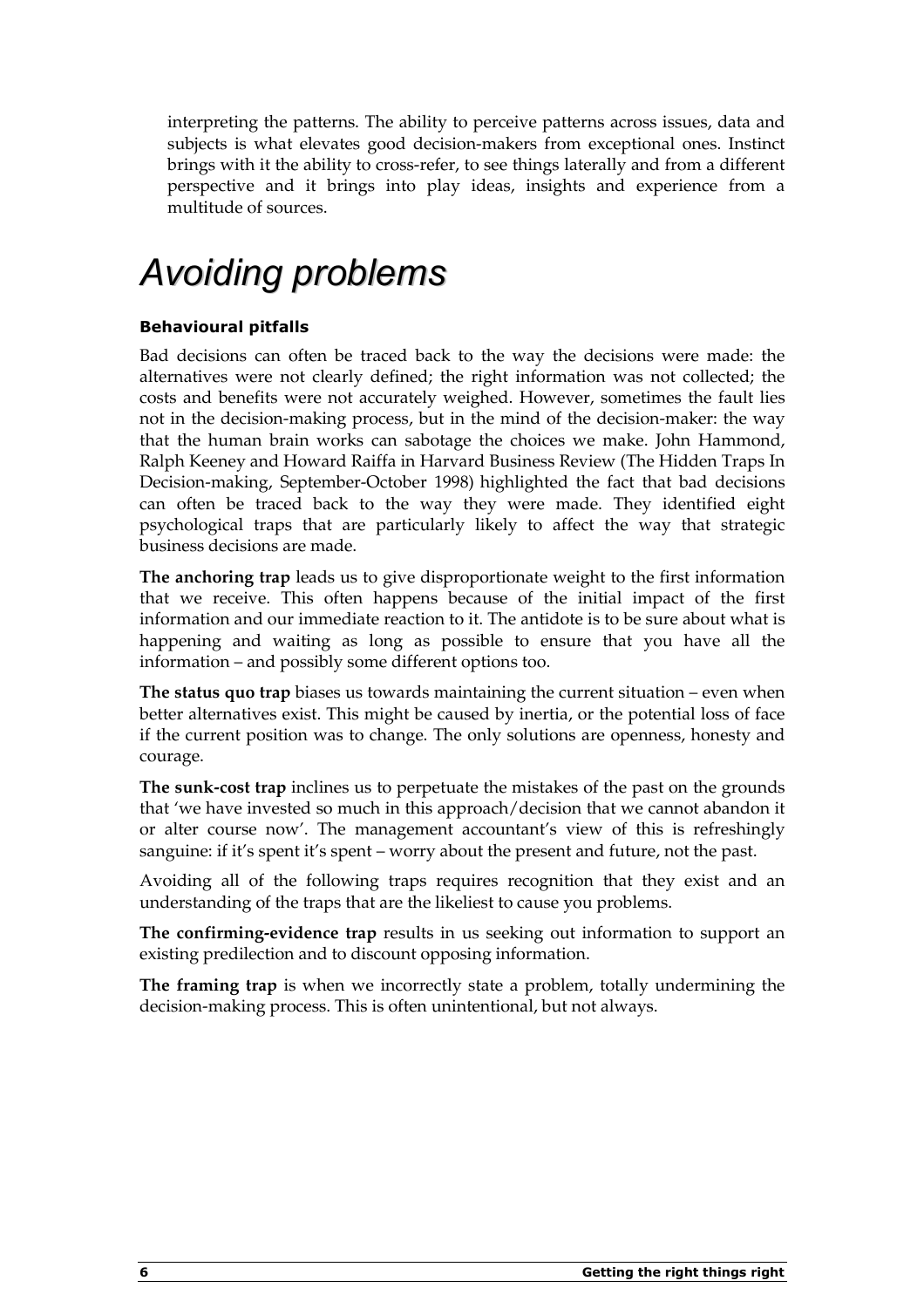The workings of the human brain can lead you towards a number of traps that you will only avoid if you recognise that they exist, and understand which ones are likely to influence your thinking.

The over-confidence trap makes us overestimate the accuracy of our forecasts.

The prudence trap leads us to be over-cautious when we make estimates about uncertain factors.

Realism, perhaps erring on the side of caution (depending on the nature of the decision), is the antidote to over-confidence and prudence.

The recent event trap leads us to give undue weight to a recent, and quite probably dramatic event (or sequence of events). This is very similar to the anchoring trap, except that it can arise at any time, not just the start, and cause a misjudgement. Awareness of the trap and the danger that it might pose for you in the way you think is vital for avoiding it.

### Coping mechanisms

To lower the level of stress inherent in major decisions, many people avoid a real choice by deciding to wait and see. This may increase risk because it prolongs an outdated and inappropriate strategy. Over-reliance on a previously winning formula has damaged many businesses that were, in their time, successful first-movers. It is dangerous to assume that what has worked before will work again. Putting off real decisions reinforces damaging attitudes and allows time for demotivation and cynicism to take hold. Setting clear strategic priorities can help avoid procrastination, as does empowering people and making their responsibilities clear. Decision-making coping mechanisms include:

Escalation of commitment. Often, when a decision or strategy starts to fail, those responsible commit further resources in an attempt to prove that their previous decisions were right. Escalation of commitment is similar to the sunk-cost trap.

Bolstering – an uncritical emphasis on one option. This tends to happen when there is no 'good' option available, only a choice among the 'least worst' courses of action. Bolstering is a way of coping with difficult choices and it can result in a sense of invulnerability to external events, especially when it is accompanied by an escalation of commitment. Bolstering also results in poor contingency planning in the event that the favoured option falters of fails.

Shifting responsibility is another way of coping with difficult decisions and is often a sign of weak leadership. Usually because of a decision dilemma, a decision-maker will pass responsibility for the choice to another person or group.

### Leadership flaws

Leadership flaws can also shape many strategic decisions. These include:

Failure of understanding. If you do not properly understand a problem, then you are unlikely to find the best solution to it, especially when circumstances are complex or fast-moving. There may be no satisfactory answer – only a choice between competing alternatives that are far from ideal. Information overload can make it difficult to distinguish between cause and effect and, therefore, to understand the problem. It can help to ask what is the problem and what is not the problem? Who or what is affected or unaffected by the problem? What is different or unchanged about what is affected?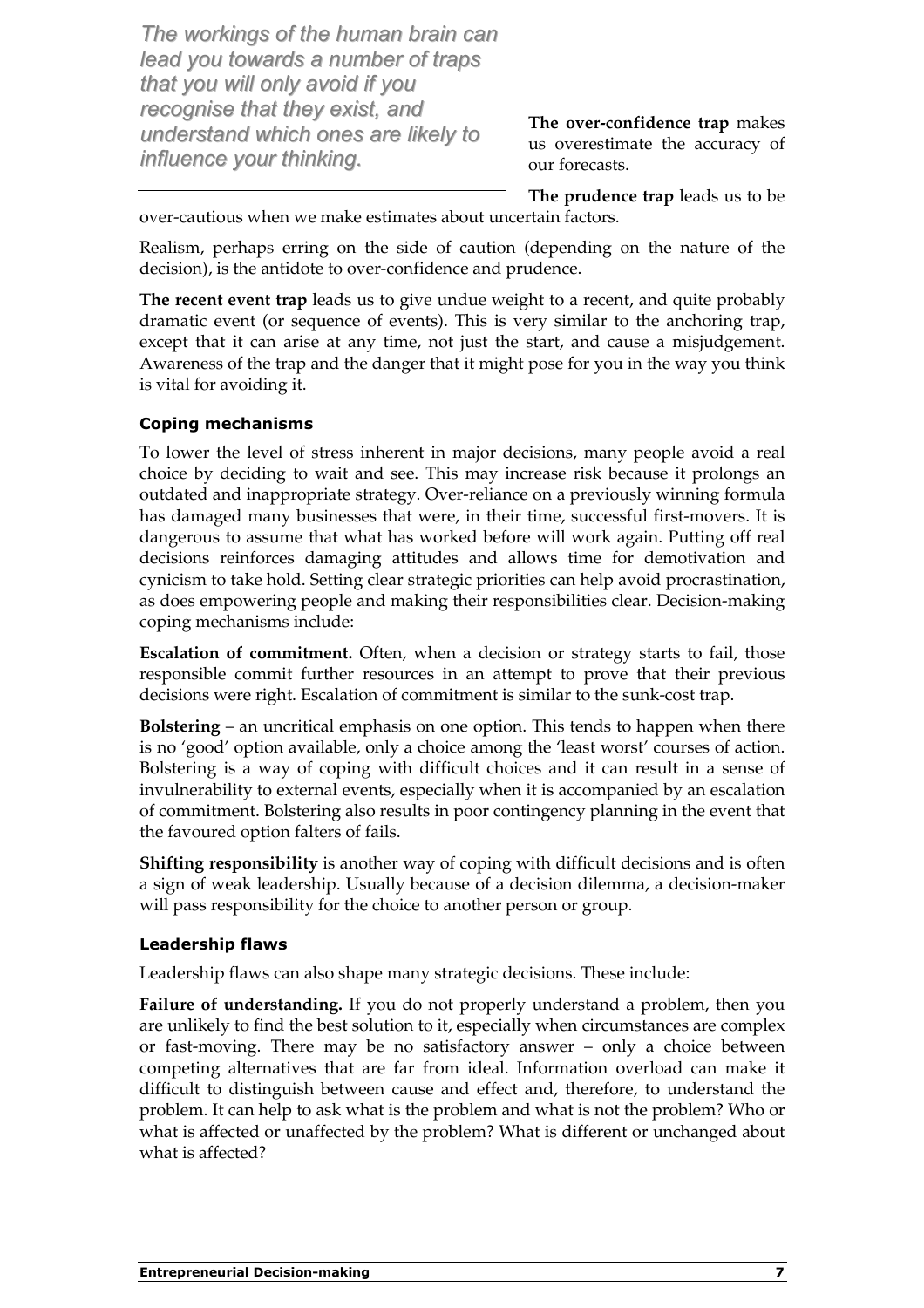Rationalistic planning is a similar type of flaw. It is based on the assumption that there is only one effective choice and, therefore, that everyone thinking rationally will arrive at the same conclusion.

### Cultural flaws

The culture of an organisation can hinder effective strategic decision-making in two opposite ways: fragmentation and groupthink.

Fragmentation occurs when people are in disagreement. Usually, dissent is disguised or suppressed, although it may surface as 'passive aggression.' Dissent often festers in the background, for example, muttered to colleagues, rather than raised openly. Each fragmented group – and there may be several – will be likely to show a confirmation bias and evaluate incoming information to support their initial opinions, rather than view it objectively. Fragmentation may be caused by or be the cause of factionalism and any move to break it may be seen as an attempt to gain dominance by one faction. The solution is proactive leadership and communication.

Groupthink is when an impression of harmonious agreement is given because ideas that do not support the line a group is taking are suppressed. It may occur because individuals are denied information or lack the confidence or ability to challenge the dominant views of the group. Close-knit groups also tend to rationalise the invulnerability of their decisions, inhibiting analysis. The result is an incomplete assessment of available options and a failure to examine the risks of the decisions that are made. Groupthink can occur when teamwork is either strong or weak. As with fragmentation, the longer it lasts, the more entrenched and 'normal' it becomes. A questioning, inquisitive approach is the solution.

Finally, two common mistakes beset decision-making. The first is to react to a situation as if it were a unique series of events, when the problem it reflects is a generic one requiring the application of a consistent rule, principle or strategy. This results from an inability to see the big picture or to understand where the events might lead. The second mistake is to perceive a situation as if it were a generic issue requiring an old solution; if it is a new type of situation, a new solution is required.

## Dos and don'ts

#### Do:

- Clarify the issues, working out what is essential and what is desirable. Gather information and remain objective.
- Consult with people, gaining a wider perspective. Also, look for other situations possibly in different industries – when similar decisions were required.
- Review past decisions: what worked, what failed, and why?
- Understand where the risks lie and take action to control and reduce these.
- Communicate. People need to know what decisions are being made and why if they are to be successful.
- Challenge existing thinking and orthodoxy brilliant decisions are rarely routine.
- Avoid paralysis by analysis.

#### Do not:

Rush to an obvious decision or solution, a better alternative may exist.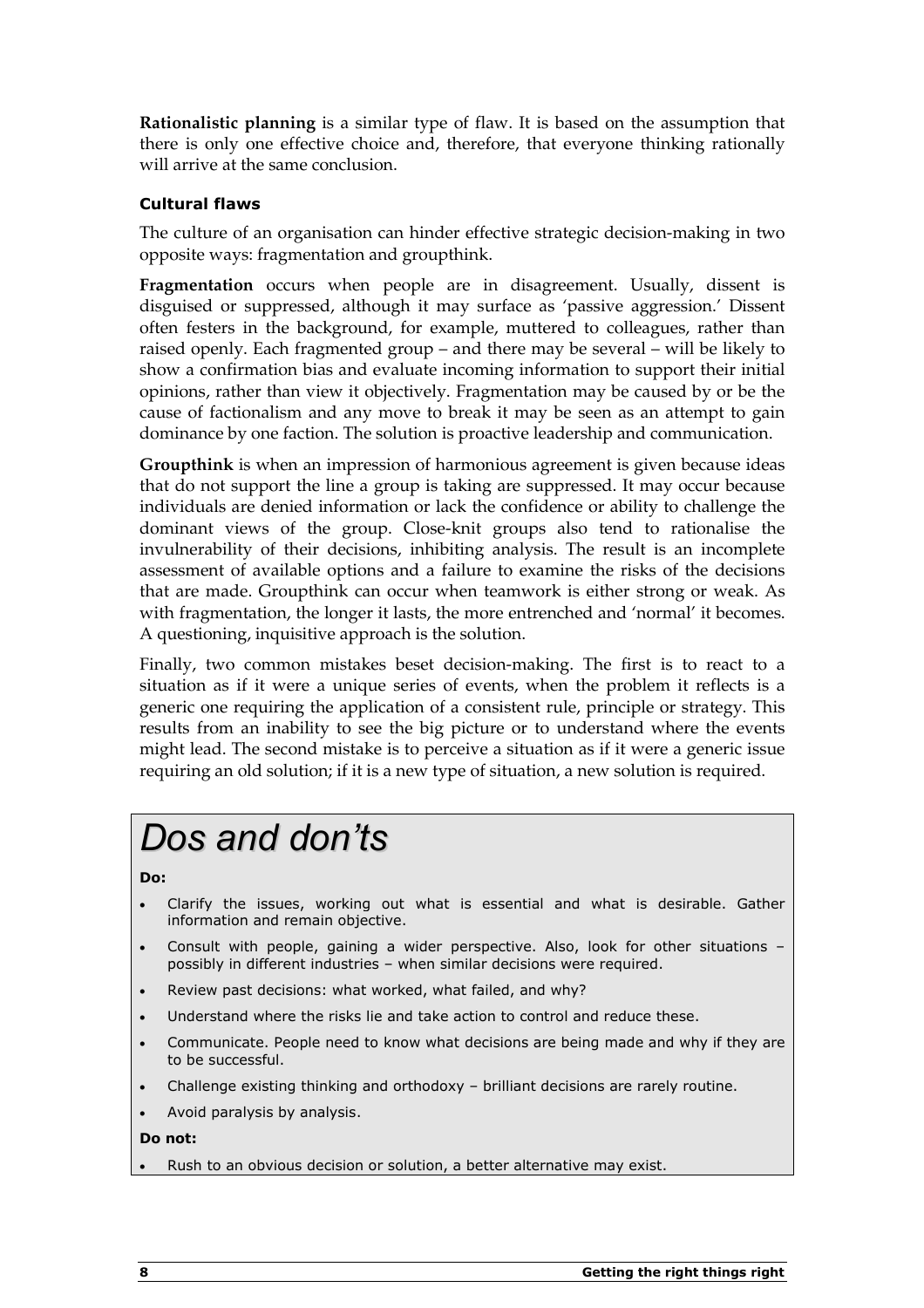- Let personal preferences or preconceptions cloud your judgement.
- Forget to consider implementation: decisions need to be pragmatic and workable.
- Neglect to monitor or follow-up decisions.
- Forget customers what will the decision mean for them?
- Overlook details or cut corners.

## Key questions

- Is the organisation too bureaucratic for intuitive, flexible and swift decisionmaking? Are intuition and expertise used effectively?
- Are decisions made 'close to the action', their point of execution, or do they tend to be made some distance away? Has this – could this – cause difficulties?
- What are the most important decisions currently facing the organisation? How are they being resolved and who is responsible?
- What are the most significant future decisions arising over the next three years? What planning is being done to resolve these?
- What do your customers, employees and shareholders think of the organisation's ability to make the right decisions? How do they feel that the situation could improve?
- Do you or your colleagues succumb to the pitfalls of decision-making? For example, do you:
	- Give disproportionate weight to the first piece of information they receive?
	- Seek to maintain the status quo?
	- Pursue failing decisions, in a forlorn attempt to recover past investments and credibility?
	- Seek confirming evidence to justify past or present decisions?
	- Display over-confidence?
	- Display excessive caution?
	- Incorrectly frame or state an issue often leading to a flawed decision?
	- Give undue weight to a recent or dramatic event?
	- Procrastinate delaying important decisions?
- Are certain decisions regularly required (such as recruitment choices)? If so, are you working at improving effectiveness in this area?

## Things you can do

Anticipate the impact of major decisions. To do this, choose a major decision confronting you. Decide what the risks are and how to reduce or minimise those risks. Once the decision has been made and implemented, review the results of your action and consider how the decision could have been improved. Also, think about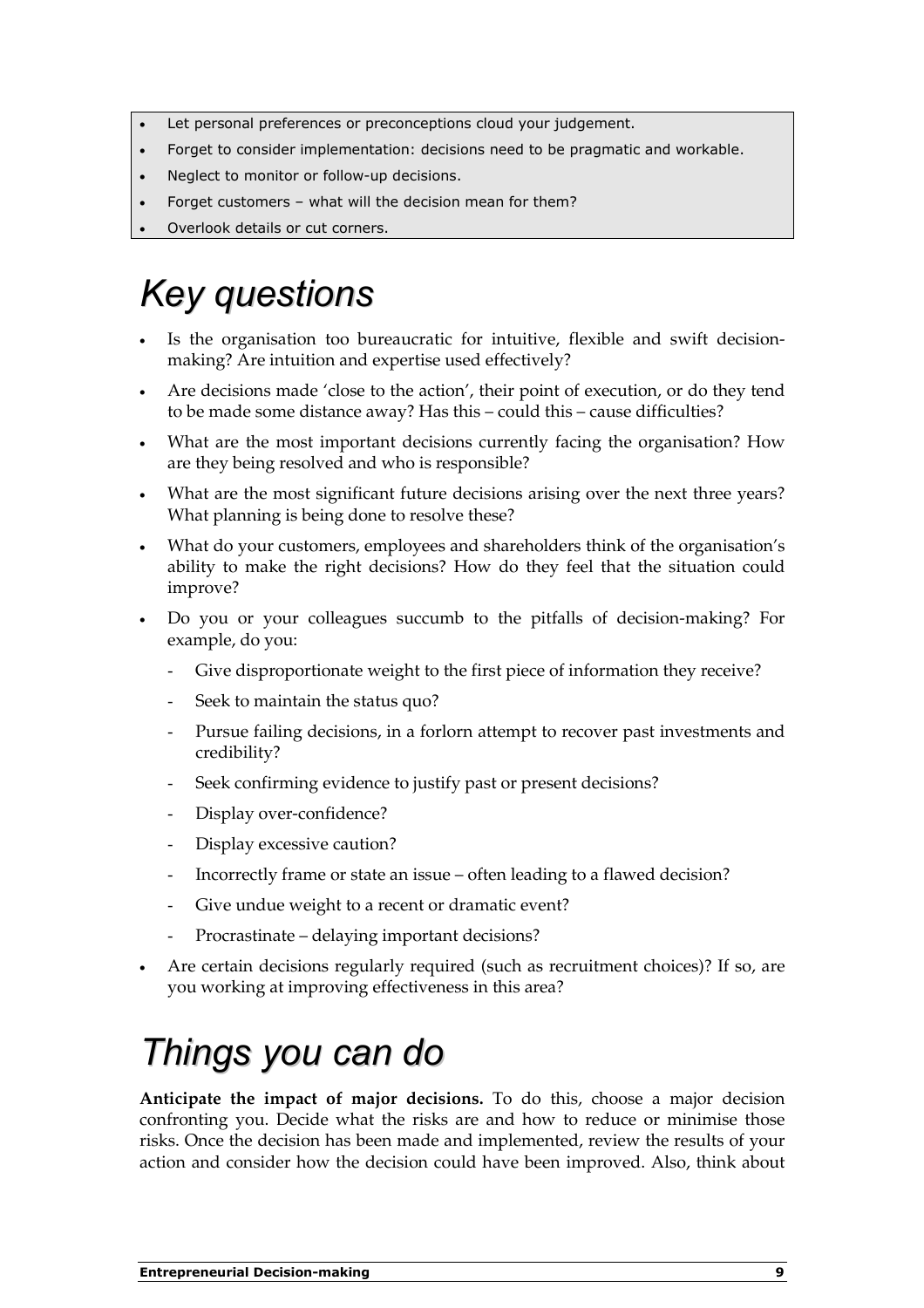the information you routinely receive: is it enough for you to make informed decisions and understand trends? How could it be improved?

Find out about decision analysis techniques, either by reading relevant books or attending a course. (Try reading "Key Management Solutions" by Tom Lambert or "Business Strategy: a Guide to Effective Decision-making" by Jeremy Kourdi).

Balance analysis with the need for action. To do this, highlight major points in the data – keep to single words or one-liners. Identify the critical detail required to make decisions and look for relationships and trends in the data.

Keep informed about relevant issues and trends with weekly updates, reports and discussions with colleagues.

Build informal networks with colleagues and others outside the organisation whose insight will be valuable later. It may also be helpful to establish a relationship with a mentor who can help to develop your decision-making skills and provide a sounding board when urgent decisions are needed.

Deal with ambiguity and risk. Seek out ambiguous situations and use them as opportunities to demonstrate your leadership abilities. Ask trusted participants and your manager to give you feedback and suggestions for how you could be more effective. If you fear your decision may fail then create a worst case scenario and develop a contingency plan should the scenario materialise. Involve others to help you identify the risks and benefits for each of your identified alternatives.

Accept personal responsibility. This may mean that you need to:

- Ask for comments from colleagues on the effectiveness of a recent decision or the way it was made.
- Discuss and explicitly agree with your manager the extent of your decisionmaking responsibilities.
- Talk through the expected outcome of a decision with your manager or team before making the decision – and remain accountable for the results
- Find a challenging issue, and take responsibility for delivering an effective solution (working with others as necessary).

Be proactive. Entrepreneurial decision-makers:

- Question the appropriateness of previous decisions.
- Involve stakeholders in making decisions to build commitment.
- Actively search out information from a variety of sources.
- Identify the non-negotiable constraints in a decision.
- Search for different alternatives.
- Look for long-term solutions.
- Create new options by combining features of other options.
- Consider how to improve the best option and make it even better.
- Ask 'What could go wrong?' and plan preventive actions.
- Anticipate and plan for future decision points.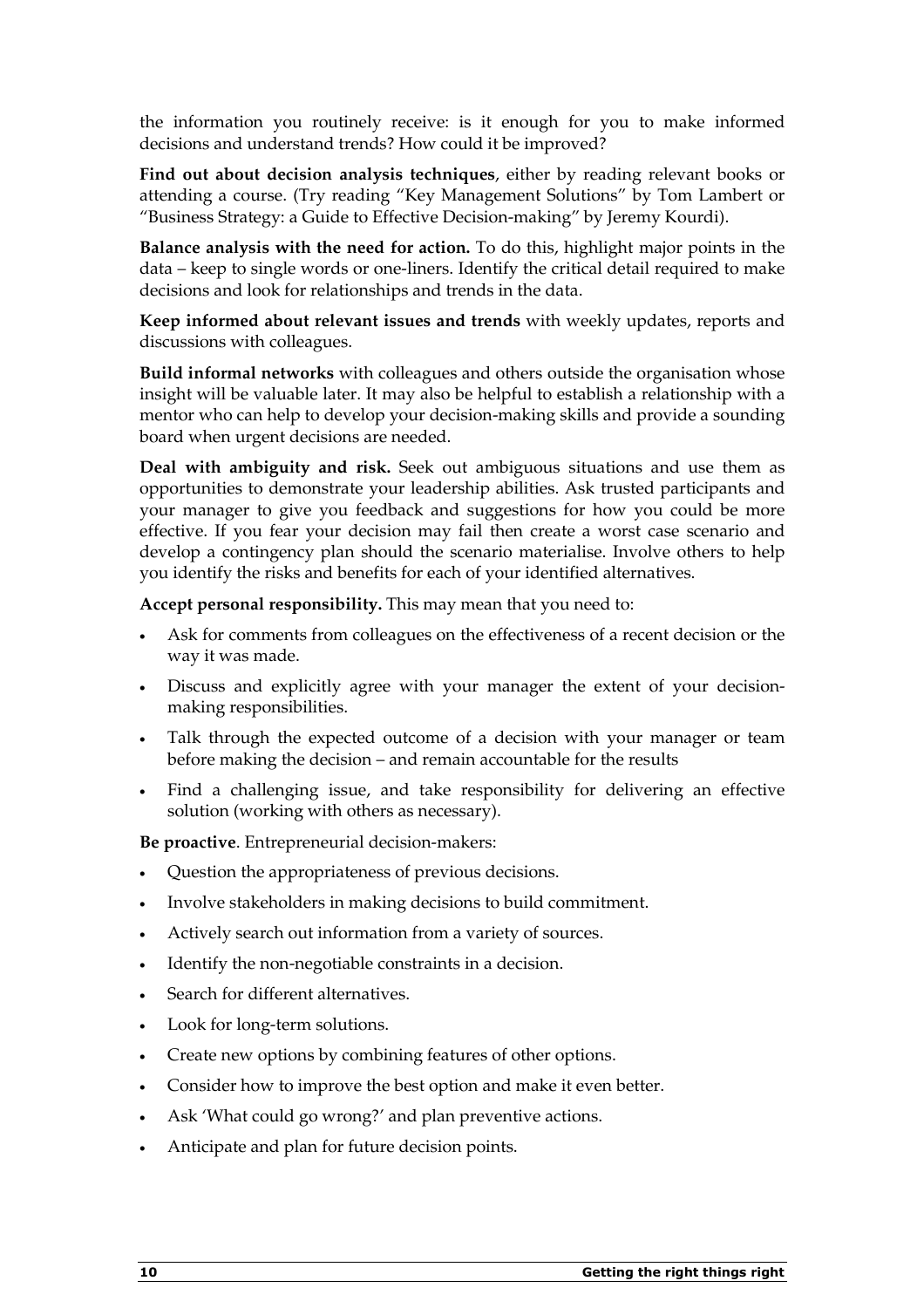Think about your decisions: which of the ten things, above, do you do consistently? Which can you start doing more often?

Take unpopular decisions when needed. To do this, you will need to prepare the ground (if possible) to minimise the surprise. Also:

- Prepare an honest explanation and keep putting the message over.
- Explain the implications of not taking the decision.
- Involve those affected by the decision wherever possible.
- Keep people informed of progress.
- Paint clear pictures of the desired result.
- Avoid delay or signs of personal uncertainty.

Achieve consensus by: agreeing the purpose of the decision; allowing leaders to emerge; understanding what information and expertise is needed to make a quality decision, and considering whether the team has the necessary expertise; commitment to and appreciation of the desired outcome to ensure success. Also, understand the group's expectations and act on them – and remember that involvement in the decision-making process usually generates commitment. It may be helpful to use group momentum and challenge people.

Consider customer needs. The single biggest influence on entrepreneurial decisions is how they affect customers. Focusing on customers is a vital part of making the best decisions, and it can be achieved by:

- Putting yourself in the customer's position and seeing areas of vital importance.
- Brainstorming what you could do to best meet their needs and objectives.
- Researching your intended changes to ensure that customers want them.
- Prioritising the list of actions that you need to take.
- Avoiding assuming you know what the customer wants.
- Finding out about the customer's aims and aspirations.
- Looking to offer options to the customer in most standard situations.
- Avoiding accepting without question the customer's first statement of need.
- Looking for opportunities to talk informally to customers.
- Following up on sales to see what happened post-sale.
- Using customer feedback as evidence in making internal recommendations.
- Anticipating customer needs, where appropriate, by taking time to review their long-term plans.

### Further action

Use the following table to identify areas for further development.

| Issue                                                   | Response | <b>Further Action</b> |
|---------------------------------------------------------|----------|-----------------------|
| Do you always assess all<br>aspects of an issue? Do you |          |                       |